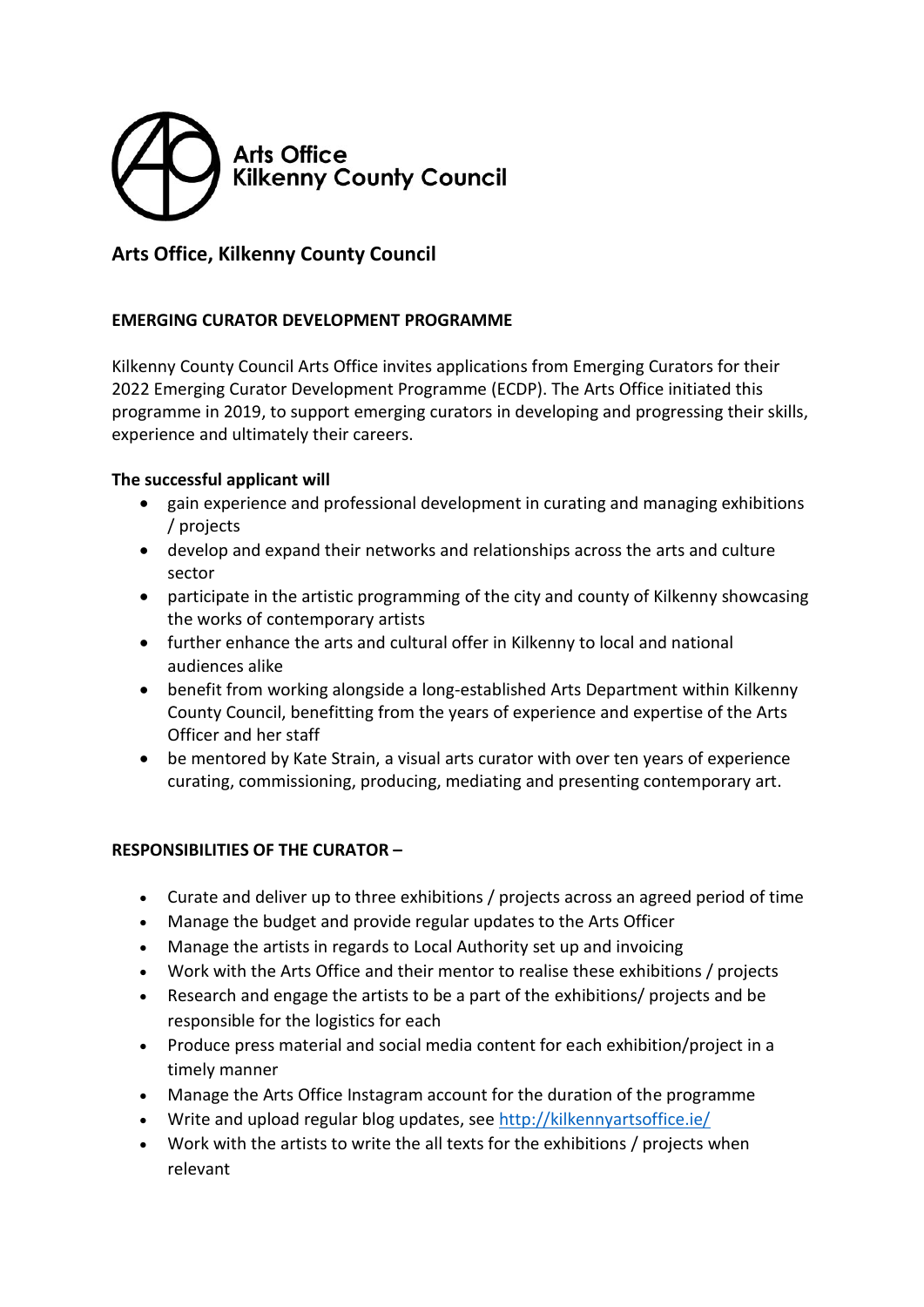- Work closely with the Arts Office to manage all aspects of the exhibitions / projects working within the constraints of the space(s) they work in
- The exhibitions / projects must impact and benefit artists and /or communities in Kilkenny
	- o This can include communities of place, historical /environmental/social aspects of Kilkenny or a specific demographic.
	- o Projects may also include an international context and / or feature new ways of working reflecting the current global pandemic.
	- o All projects can feature a solo practitioner and
	- o One exhibition / project must feature an emerging Kilkenny artist at its core
- The programme must include a minimum of one audience development / engagement initiative per exhibition / project. The Emerging Curator will utilise the existing networks and contacts of the Arts Office to support the realisation of these associated events, they will also endeavour to forge new relationships.
- The curator must be cognisant of working inclusively when organising such initiatives, taking local groups, new communities, young people and diversity into consideration
- Provide a final report and complete the Arts Office 'pre' and 'post' programme evaluation form.
- Meet all project deadlines provided by the Arts Office and any media outlets.

**\*NB** for 2022 the exhibitions / projects will not necessarily be delivered or presented in a traditional gallery space, but instead may be curated for alternative sites and spaces where possible. This can also include online space and sites county wide where available.

#### **The successful candidate will receive**

- A curatorial fee of €6,300
- Exhibition / project budget
- Curatorial support, including mentoring
- Technical and installation advice and support
- Logistical support

| <b>Description</b>               | Emerging curator                                                                                                                                                                                                                 |
|----------------------------------|----------------------------------------------------------------------------------------------------------------------------------------------------------------------------------------------------------------------------------|
| <b>Overall period</b>            | March - October 2022                                                                                                                                                                                                             |
| Exhibition /<br>project timeline | 1. June/ July $-$<br>2. July / August this period will include the Annual Kilkenny Arts<br>Festival pending restrictions in 2022<br>3. August / September this period will include Culture Night<br>pending restrictions in 2022 |
|                                  | There is some flexibility within this time line                                                                                                                                                                                  |
| <b>Brief project</b><br>details  | *All three projects must impact and benefit artists and /or communities<br>in Kilkenny                                                                                                                                           |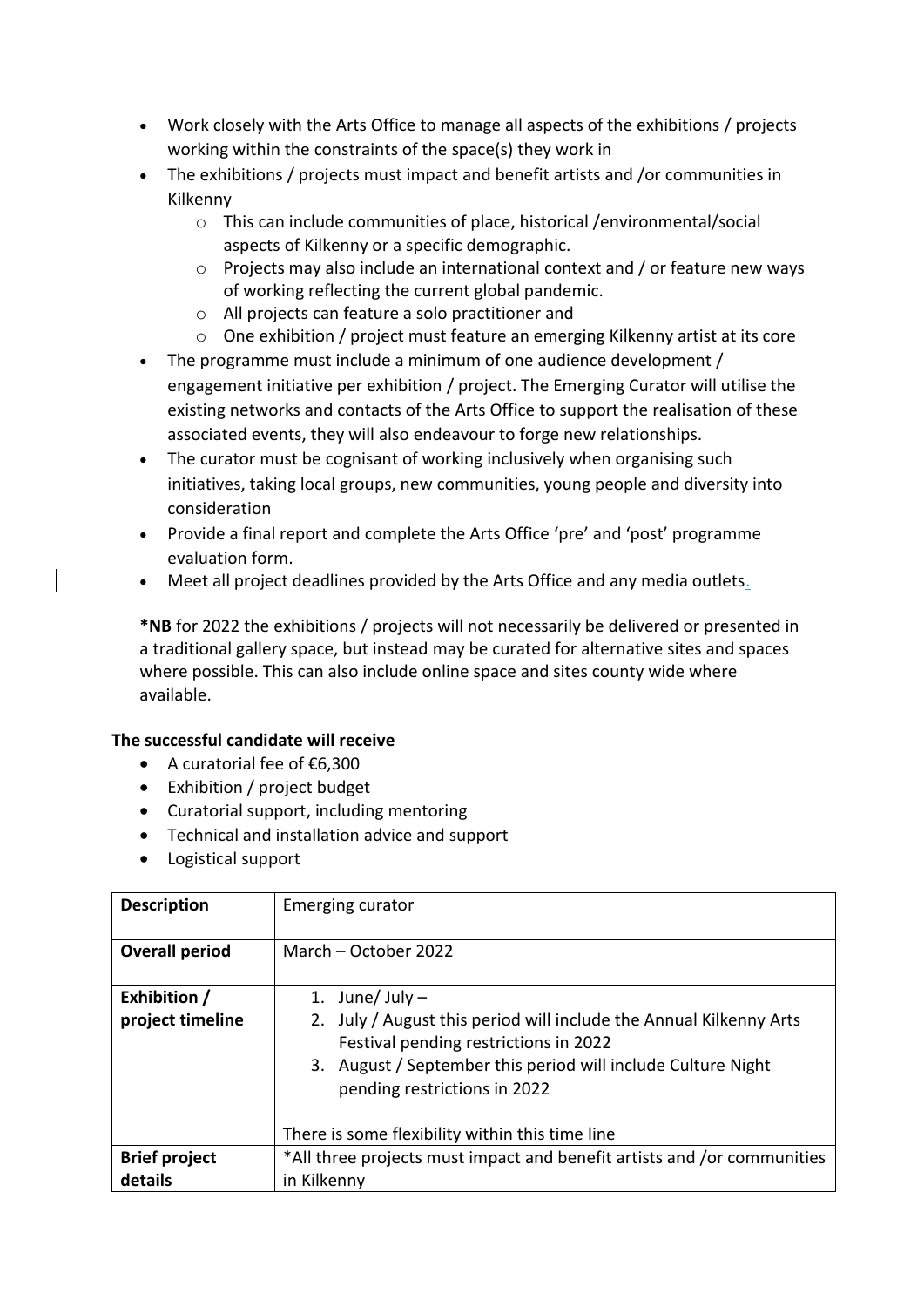|                          | *This can include communities of place, historical                                                                                                                                 |
|--------------------------|------------------------------------------------------------------------------------------------------------------------------------------------------------------------------------|
|                          | /environmental/social aspects of Kilkenny or a specific demographic.                                                                                                               |
|                          | *Projects may also include an international context and / or feature                                                                                                               |
|                          | new ways of working reflecting the current global pandemic.                                                                                                                        |
|                          | *All projects can feature a solo practitioner and                                                                                                                                  |
|                          | *One project must feature an emerging Kilkenny artist at its core                                                                                                                  |
|                          |                                                                                                                                                                                    |
|                          | *The curator must be cognisant of working inclusively when organising<br>such initiatives, taking local groups, new communities, young people<br>and diversity into consideration. |
| <b>Working hours</b>     | Contracted duration - March - October 2022                                                                                                                                         |
| and                      | The successful applicant must commit to working remotely. A minimum                                                                                                                |
| administration           | of one - two days per week will be expected to be spent on project                                                                                                                 |
| location                 | development and delivery.                                                                                                                                                          |
|                          | The successful candidate can expect the time spent on the projects to                                                                                                              |
|                          | increase as they materialise. This will be discussed further and                                                                                                                   |
|                          |                                                                                                                                                                                    |
|                          | approved with the successful candidate                                                                                                                                             |
|                          |                                                                                                                                                                                    |
|                          | The first phase will entail networking, research and meeting with                                                                                                                  |
|                          | relevant personnel to enable and enhance the curator's successful                                                                                                                  |
|                          | integration with the arts, culture and creative communities in Kilkenny                                                                                                            |
|                          | (depending on restrictions this may be virtual)                                                                                                                                    |
| <b>Key relationships</b> | Kilkenny County Council Arts Officer: Mary Butler                                                                                                                                  |
|                          |                                                                                                                                                                                    |
|                          | Mentor: Kate Strain                                                                                                                                                                |
|                          |                                                                                                                                                                                    |
| <b>Curator fee</b>       | Curators fee incl. €6,300                                                                                                                                                          |
|                          |                                                                                                                                                                                    |
|                          | There is a separate budget for the projects. Full breakdown will be                                                                                                                |
|                          | provided to the successful candidate                                                                                                                                               |
|                          | The curator in residence will work on a freelance basis and will invoice                                                                                                           |
|                          | Kilkenny County Council in three stages, dates tbc                                                                                                                                 |
|                          |                                                                                                                                                                                    |
| Other                    | The applicant must outline how their programming will:                                                                                                                             |
|                          | benefit Kilkenny artists                                                                                                                                                           |
|                          |                                                                                                                                                                                    |
|                          |                                                                                                                                                                                    |
|                          | benefit Kilkenny and its creative sector and wider community                                                                                                                       |
|                          | engage with and build audiences, locally, nationally and                                                                                                                           |
|                          | potentially internationally                                                                                                                                                        |
|                          | stimulate and challenge audiences                                                                                                                                                  |
|                          | include an international context and / or                                                                                                                                          |
|                          | feature new ways of working reflecting the current global                                                                                                                          |
|                          | pandemic.                                                                                                                                                                          |
|                          | How the opportunity would benefit their own career                                                                                                                                 |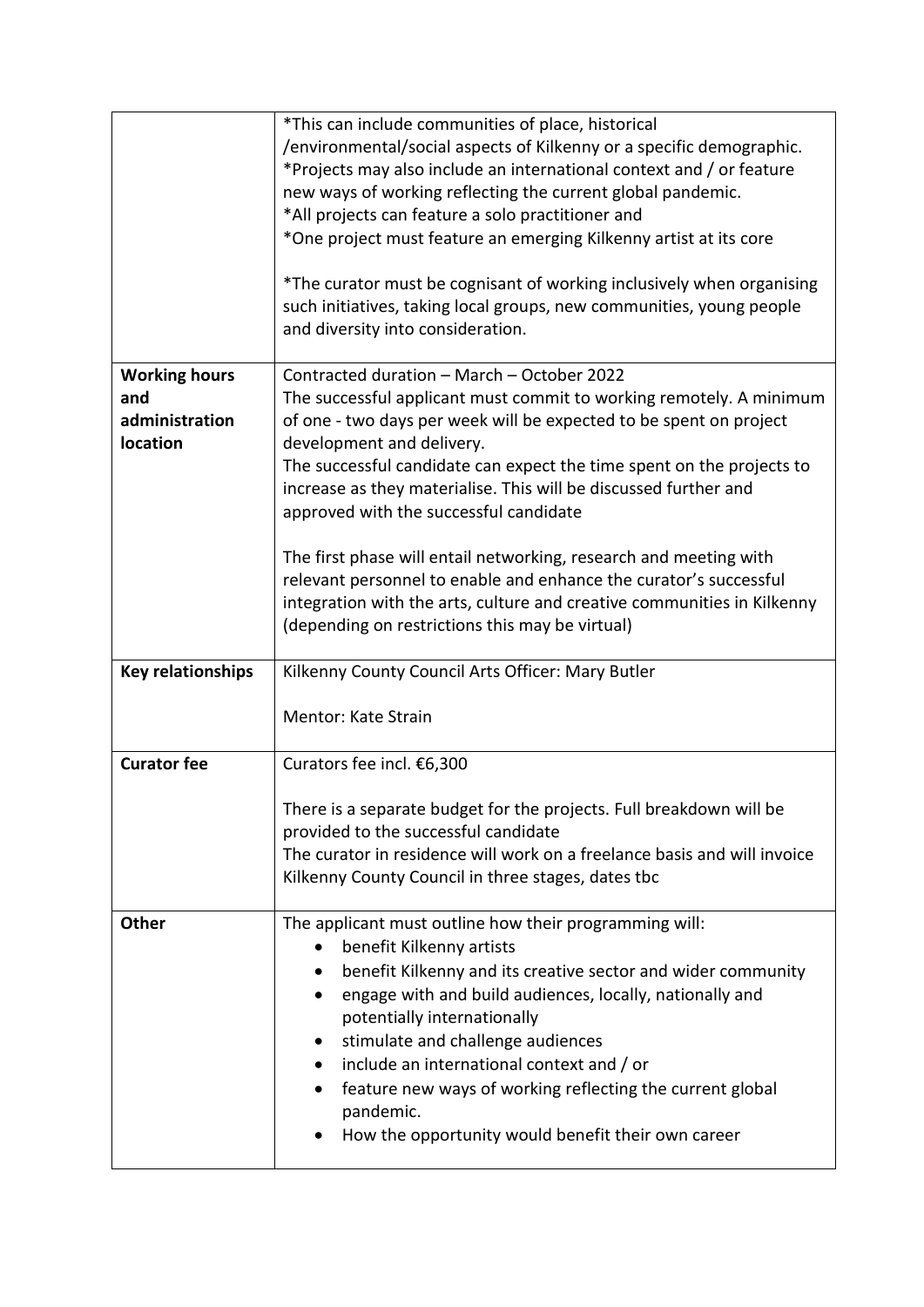## **Who we are looking for / Personal specification - For 2022 this opportunity is opened to emerging curators, artists and project managers**

The successful applicant should have:

- a degree in fine art or an associated field
- Knowledge and experience of contemporary visual arts in Ireland and beyond
- Existing artist's networks OR knowledge of emerging visual artists across the county, the island of Ireland and beyond
- An understanding of the issues facing visual artists in developing their practice
- demonstrable curatorial experience (albeit limited experience)
- have proven project management skills (albeit limited experience)
- Proven ability to build relationships with artists, communities and existing and new audiences
- Knowledge of the artistic vitality of Kilkenny

## **How to apply:**

- Maximum 500-word statement / letter of interest outlining your curatorial rationale / approach and how your programming will
	- o benefit Kilkenny artists
	- o benefit Kilkenny and its creative sector and wider community
	- $\circ$  engage with and build audiences
- 250 words statement outlining
	- $\circ$  how the opportunity would benefit their own career path as an emerging curator
- Up to date CV Max two pages, please include details / images of previously curated project and / or exhibitions
- Two professional referees
- **Applications will be accepted by email in PDF format only**
- **The file must not exceed 10MB**
- **Please send completed application to: [deirdre.southey@kilkennycoco.ie](mailto:deirdre.southey@kilkennycoco.ie)**
- **You will receive an acknowledgement of receipt for your application. If you do not receive this e mail within 24 hours of the deadline, please contact the Arts Office on 056 779 4547**

**Taxation** - The successful applicant will be responsible for all taxes, which arise from payment of the agreed fee, including and without prejudice to the generality of this provision all income tax and all VAT.

## **NOTES ON COVID-19 RESTRICTIONS**

• It is recommended that you base your proposal on the best public health advice and guidance available at the time you are making your application. You should ensure that what you are proposing to do is feasible or adaptable should social distancing and/or other public health measures impact on all or part of the period to which this residency applies.